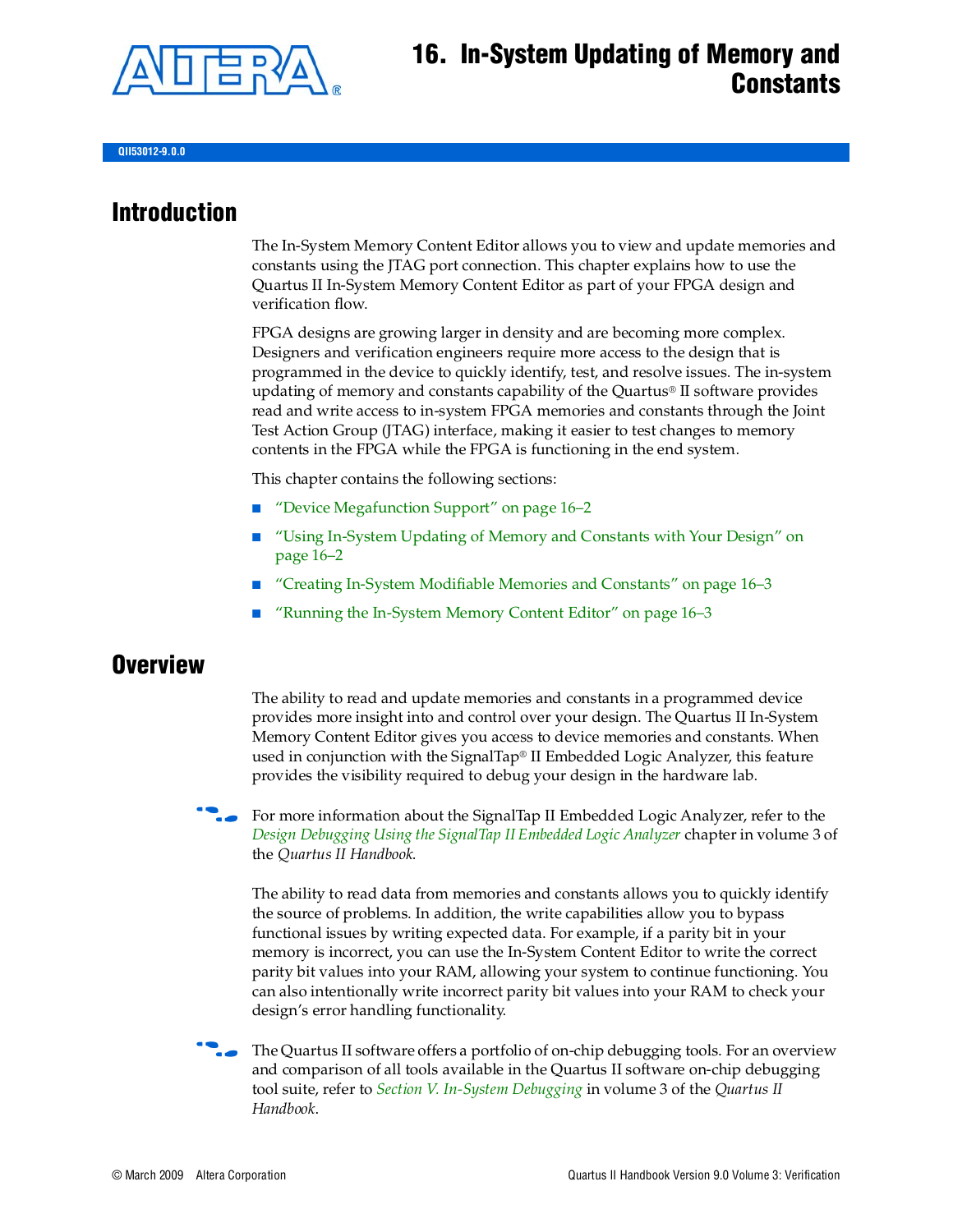## <span id="page-1-0"></span>**Device Megafunction Support**

The following tables list the devices and types of memories and constants that are currently supported by the Quartus II software. [Table 16–1](#page-1-2) lists the types of memory supported by the MegaWizard™ Plug-In Manager and the In-System Memory Content Editor.

<span id="page-1-2"></span>**Table 16–1.** MegaWizard Plug-In Manager Support

| <b>Installed Plug-Ins Category</b> | <b>Megafunction Name</b>        |
|------------------------------------|---------------------------------|
| Gates                              | LPM CONSTANT                    |
| Memory Compiler                    | RAM: 1-PORT, ROM: 1-PORT        |
| Storage                            | ALTSYNCRAM, LPM_RAM_DQ, LPM_ROM |

[Table 16–2](#page-1-3) lists support for in-system updating of memory and constants for the Stratix® series, Arria® GX, Cyclone® series, APEX™ II, and APEX 20K device families.

<span id="page-1-3"></span>**Table 16–2.** Supported Megafunctions

|                                   |                              | <b>Arria GX / Stratix Series</b> |                                 |                                 |                |                 |
|-----------------------------------|------------------------------|----------------------------------|---------------------------------|---------------------------------|----------------|-----------------|
| <b>Megafunction</b>               | <b>M512</b><br><b>Blocks</b> | M4K<br><b>Blocks</b>             | <b>MegaRAM</b><br><b>Blocks</b> | <b>Cyclone</b><br><b>Series</b> | <b>APEX II</b> | <b>APEX 20K</b> |
| LPM CONSTANT                      | Read/<br>Write               | Read/<br>Write                   | Read/<br>Write                  | Read/<br>Write                  | Read/<br>Write | Read/<br>Write  |
| LPM ROM                           | Write                        | Read/<br>Write                   | N/A                             | Read/<br>Write                  | Read/<br>Write | Write           |
| LPM RAM DQ                        | N/A                          | Read/<br>Write                   | Read/<br>Write                  | Read/<br>Write                  | Read/<br>Write | N/A(1)          |
| ALTSYNCRAM (ROM)                  | Write                        | Read/<br>Write                   | N/A                             | Read/<br>Write                  | N/A            | N/A             |
| ALTSYNCRAM (Single-Port RAM Mode) | N/A                          | Read/<br>Write                   | Read/<br>Write                  | Read/<br>Write                  | N/A            | N/A             |

**Note to [Table 16–2](#page-1-3):**

<span id="page-1-4"></span>(1) Only write-only mode is applicable for this single-port RAM. In read-only mode, use LPM\_ROM instead of LPM\_RAM\_DQ.

### <span id="page-1-1"></span>**Using In-System Updating of Memory and Constants with Your Design**

Using the In-System Updating of Memory and Constants feature requires the following steps:

- 1. Identify the memories and constants that you want to access.
- 2. Edit the memories and constants to be run-time modifiable.
- 3. Perform a full compilation.
- 4. Program your device.
- 5. Launch the In-System Memory Content Editor.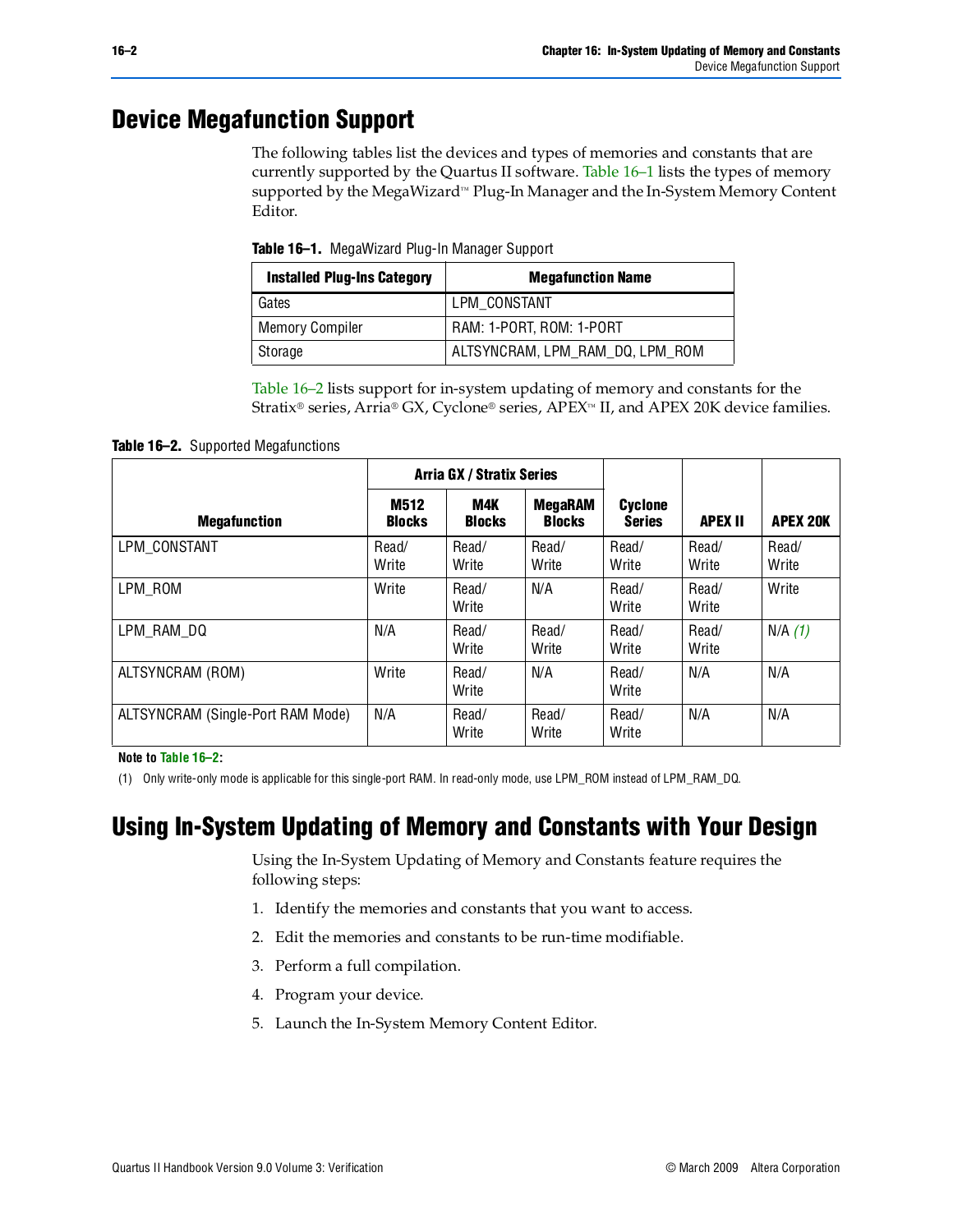### <span id="page-2-0"></span>**Creating In-System Modifiable Memories and Constants**

When you specify that a memory or constant is run-time modifiable, the Quartus II software changes the default implementation. A single-port RAM is converted to dual-port RAM, and a constant is implemented in registers instead of look-up tables (LUTs). These changes enable run-time modification without changing the functionality of your design. For a list of run-time modifiable megafunctions, refer to [Table 16–1](#page-1-2).

To enable your memory or constant to be modifiable, perform the following steps:

- 1. On the Tools menu, click **MegaWizard Plug-In Manager**.
- 2. If you are creating a new megafunction, select **Create a new custom megafunction variation**. If you have an existing megafunction, select **Edit an existing custom megafunction variation**.
- 3. Make the necessary changes to the megafunction based on the characteristics required by your design, turn on **Allow In-System Memory Content Editor to capture and update content independently of the system clock**, and type a value in the **Instance ID** text box. These parameters can be found on the last page of the wizard for megafunctions that support in-system updating.
	- The Instance ID is a four-character string used to distinguish the megafunction from other in-system memories and constants.
- 4. Click **Finish**.
- 5. On the Processing menu, click **Start Compilation**.

If you instantiate a memory or constant megafunction directly using ports and parameters in VHDL or Verilog HDL, add or modify the lpm\_hint parameter as follows:

In VHDL code, add the following:

lpm\_hint => "ENABLE\_RUNTIME\_MOD = YES, INSTANCE\_NAME = *<instantiation name>*";

In Verilog HDL code, add the following:

```
defparam <megafunction instance name>.lpm_hint =
  "ENABLE_RUNTIME_MOD = YES, 
  INSTANCE_NAME = <instantiation name>";
```
### <span id="page-2-1"></span>**Running the In-System Memory Content Editor**

The In-System Memory Content Editor is separated into the Instance Manager, JTAG Chain Configuration, and the Hex Editor ([Figure 16–1](#page-3-0)).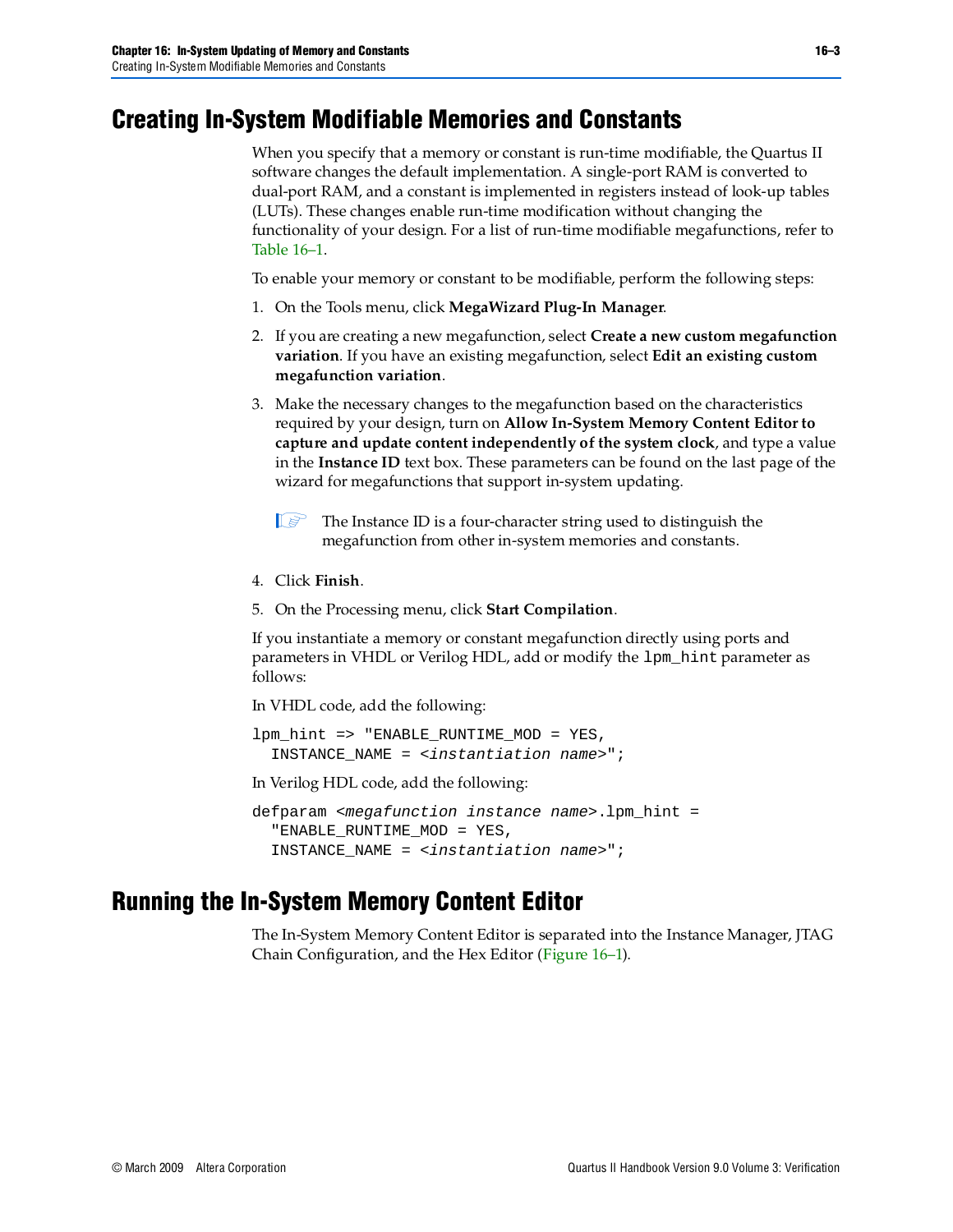#### <span id="page-3-0"></span>**Figure 16–1.** In-System Memory Content Editor

|                              | In-System Memory Content Editor             |       |    |               |     |                 |          |     |     |       |     |     |          |         |          |    |                                      |     |                      |     |     |                      |       |                         |   |                          |                                                     |            |   |
|------------------------------|---------------------------------------------|-------|----|---------------|-----|-----------------|----------|-----|-----|-------|-----|-----|----------|---------|----------|----|--------------------------------------|-----|----------------------|-----|-----|----------------------|-------|-------------------------|---|--------------------------|-----------------------------------------------------|------------|---|
|                              | Instance Manager: 宮门 日 国 旦 Ready to acquire |       |    |               |     |                 |          |     |     |       |     |     |          | Ø       | $\times$ |    | JTAG Chain Configuration: JTAG ready |     |                      |     |     |                      |       |                         |   |                          | $\overline{\mathbf{c}}$                             |            | × |
| Index                        | Instance ID                                 |       |    | <b>Status</b> |     |                 | Width    |     |     | Depth |     |     | Type     |         |          |    |                                      |     |                      |     |     |                      |       |                         |   |                          |                                                     |            |   |
| $\blacksquare$               | <b>ACAC</b>                                 |       |    | Not running   |     | 8               |          |     |     | 32    |     |     |          | RAM/ROM |          |    | Hardware:                            |     |                      |     |     | ByteBlasterMV [LPT1] |       |                         |   |                          |                                                     | Setup      |   |
| -                            | CNST                                        |       |    | Not running   |     | 8               |          |     |     |       |     |     | Constant |         |          |    | Device:                              |     |                      |     |     |                      |       | @1: EP1C20 (0x020840DD) |   | $\overline{\phantom{a}}$ |                                                     | Scan Chain |   |
| $\rightarrow$ 2              | <b>ACAC</b>                                 |       |    | Not running   |     | 8               |          |     |     | 32    |     |     |          | RAM/ROM |          |    |                                      |     |                      |     |     |                      |       |                         |   |                          |                                                     |            |   |
|                              |                                             |       |    |               |     |                 |          |     |     |       |     |     |          |         |          |    | File:                                |     |                      |     |     |                      |       |                         |   |                          | C:\altera\InSystem_Design_Files\demo_restored\new_v |            |   |
| $\left\langle \right\rangle$ |                                             |       |    |               |     | <b>TILL</b>     |          |     |     |       |     |     |          |         | ⋗        |    |                                      |     |                      |     |     |                      |       |                         |   |                          |                                                     |            |   |
|                              | $\implies$ 0 ACAC:                          |       |    |               |     |                 |          |     |     |       |     |     |          |         |          |    |                                      |     |                      |     |     |                      |       |                         |   |                          |                                                     |            |   |
| 000000<br>000018             | nn<br>00                                    | 00    | 00 | 00            | 00  | 00 <sub>1</sub> | 00 00    | .nn | nn  | nn    | nn. | .nn | .nn      | 00      | nn       | 00 | -nn                                  | 00. | 00                   | -00 | -00 | .nn                  | 00 OO |                         |   |                          |                                                     |            |   |
| $\blacksquare$ 1             | CNST:                                       |       |    |               |     |                 |          |     |     |       |     |     |          |         |          |    |                                      |     |                      |     |     |                      |       |                         | . |                          |                                                     |            |   |
| 000000                       | AB                                          |       |    |               |     |                 |          |     |     |       |     |     |          |         |          |    |                                      |     |                      |     |     |                      |       |                         |   |                          |                                                     |            |   |
|                              | $\implies$ 2 ACAC:                          |       |    |               |     |                 |          |     |     |       |     |     |          |         |          |    |                                      |     |                      |     |     |                      |       |                         |   |                          |                                                     |            |   |
| 000000<br>000018             | nr                                          | F8 F9 | FA | FB.           | FC. |                 | FD FE FF |     | ns. | n9    | 0 A | 0B. | 0C       | 0D.     | 0E.      | EF | E0.                                  |     | F1 F2 F3 F4 F5 F6 F7 |     |     |                      |       |                         | . |                          |                                                     |            |   |
|                              |                                             |       |    |               |     |                 |          |     |     |       |     |     |          |         |          |    |                                      |     |                      |     |     |                      |       | Instance 0: ACAC        |   |                          | Word: 0x000000 Bit: 0x000007                        |            |   |

The Instance Manager displays all available run-time modifiable memories and constants in your FPGA device. The JTAG Chain Configuration section allows you to program your FPGA and select the Altera® device in the chain to update.

Using the In-System Memory Content Editor does not require that you open a project. The In-System Memory Content Editor retrieves all instances of run-time configurable memories and constants by scanning the JTAG chain and sending a query to the specific device selected in the JTAG Chain Configuration section.

Each In-System Memory Content Editor can access the in-system memories and constants in a single device. If you have more than one device containing in-system configurable memories or constants in a JTAG chain, you can launch multiple In-System Memory Content Editors within the Quartus II software to access the memories and constants in each of the devices.

### **Instance Manager**

Scan the JTAG chain to update the Instance Manager with a list of all run-time modifiable memories and constants in the design. The Instance Manager displays the Index, Instance, Status, Width, Depth, Type, and Mode of each element in the list.

You can read and write to in-system memory using the Instance Manager, as shown in [Figure 16–2](#page-3-1).



<span id="page-3-1"></span>**Figure 16–2.** Instance Manager Controls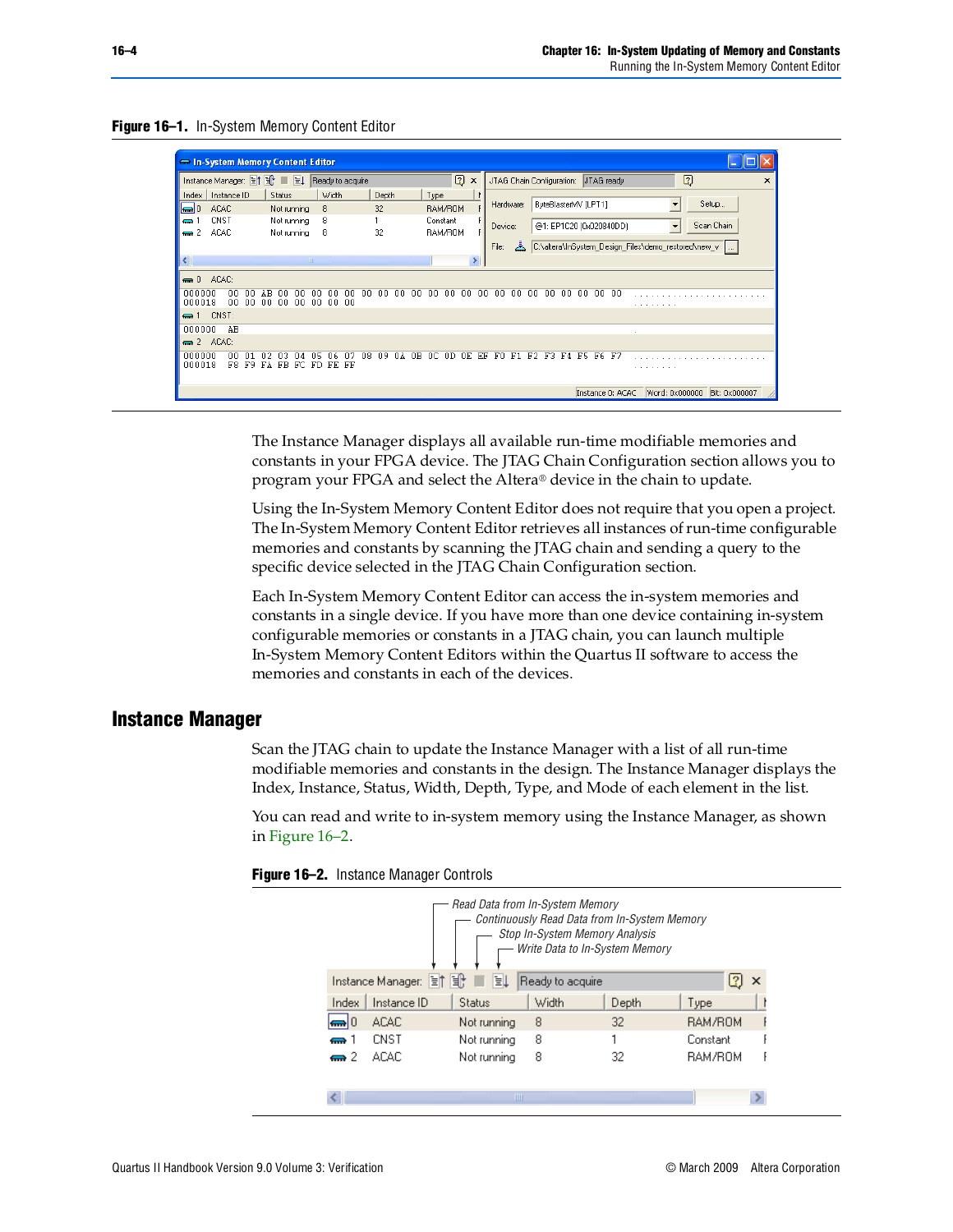The following buttons are provided in the Instance Manager:

- **Read data from In-System Memory—Reads the data from the device** independently of the system clock and displays it in the Hex Editor
- **Continuously Read Data from In-System Memory**—Continuously reads the data asynchronously from the device and displays it in the Hex Editor
- **Stop In-System Memory Analysis—Stops the current read or write operation**
- Write Data to In-System Memory—Asynchronously writes data present in the Hex Editor to the device

 $\mathbb{I}$  In addition to the buttons available in the Instance Manager, you can also read and write data by selecting the command from the Processing menu, or the right button pop-up menu in the Instance Manager or Hex Editor.

The status of each instance is also displayed beside each entry in the Instance Manager. The status indicates if the instance is **Not running**, **Offloading data**, or **Updating data**. The health monitor provides useful information about the status of the editor.

The Quartus II software assigns a different index number to each in-system memory and constant to distinguish between multiple instances of the same memory or constant function. View the **In-System Memory Content Editor Settings** section of the compilation report to match an index with the corresponding instance ID ([Figure 16–3](#page-4-0)).

<span id="page-4-0"></span>**Figure 16–3.** Compilation Report In-System Memory Content Editor Settings Section

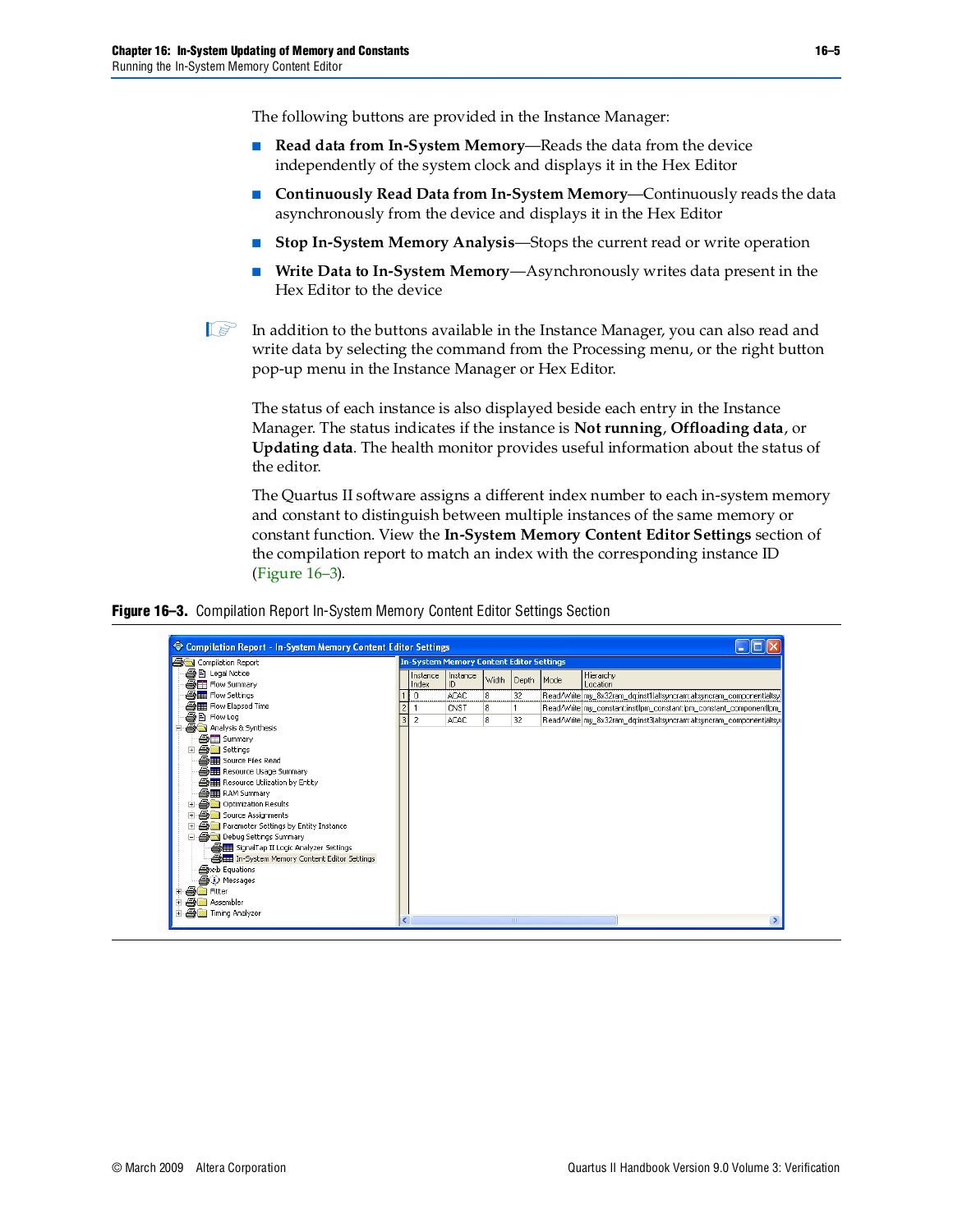### **Editing Data Displayed in the Hex Editor**

You can edit the data read from your in-system memories and constants displayed in the Hex Editor by typing values directly into the editor or by importing memory files.

To modify the data displayed in the Hex Editor, click a location in the editor and type or paste in the new data. The new data appears in blue, indicating modified data that has not been written into the FPGA. On the Edit menu, choose **Value**, and click **Fill with 0's**, **Fill with 1's**, **Fill with Random Values**, or **Custom Fills to** update a block of data by selecting a block of data.

### **Importing and Exporting Memory Files**

The In-System Memory Content editor allows you specify a file to import and export data values to and from memories that have the In-System Updating feature enabled. Importing from a data files enables you to quickly load an entire memory image. Exporting to a data file enables you to save the contents of the memory for future use and analysis.

To import a file to memory using the In-System Memory Content Editor, select the memory or constant that you want to target from the instance manager. From the Edit menu, click **Import Data from File**, and specify the data file that you want to load to the targeted memory or constant. You can only import a memory file that is in either a Hexadecimal (Intel-Format) file (**.hex**) or memory initialization file (**.mif**) format.

Similarly, to export the contents of memory to a file using the In-System Memory Content Editor, select the memory or constant that you want to target from the instance manager. From the Edit menu, click **Export Data from File**, and specify the file name to which you want to save the data. You can export data to a **.hex**, **.mif**, Verilog Value Change Dump file (**.vcd**), or RAM Initialization file (**.rif**) format.

### **Viewing Memories and Constants in the Hex Editor**

For each instance of an in-system memory or constant, the Hex Editor displays data in hexadecimal representation and ASCII characters (if the word size is a multiple of 8 bits). The arrangement of the hexadecimal numbers depends on the dimensions of the memory. For example, if the word width is 16 bits, the Hex Editor displays data in columns of words that contain columns of bytes ([Figure 16–4](#page-6-0)).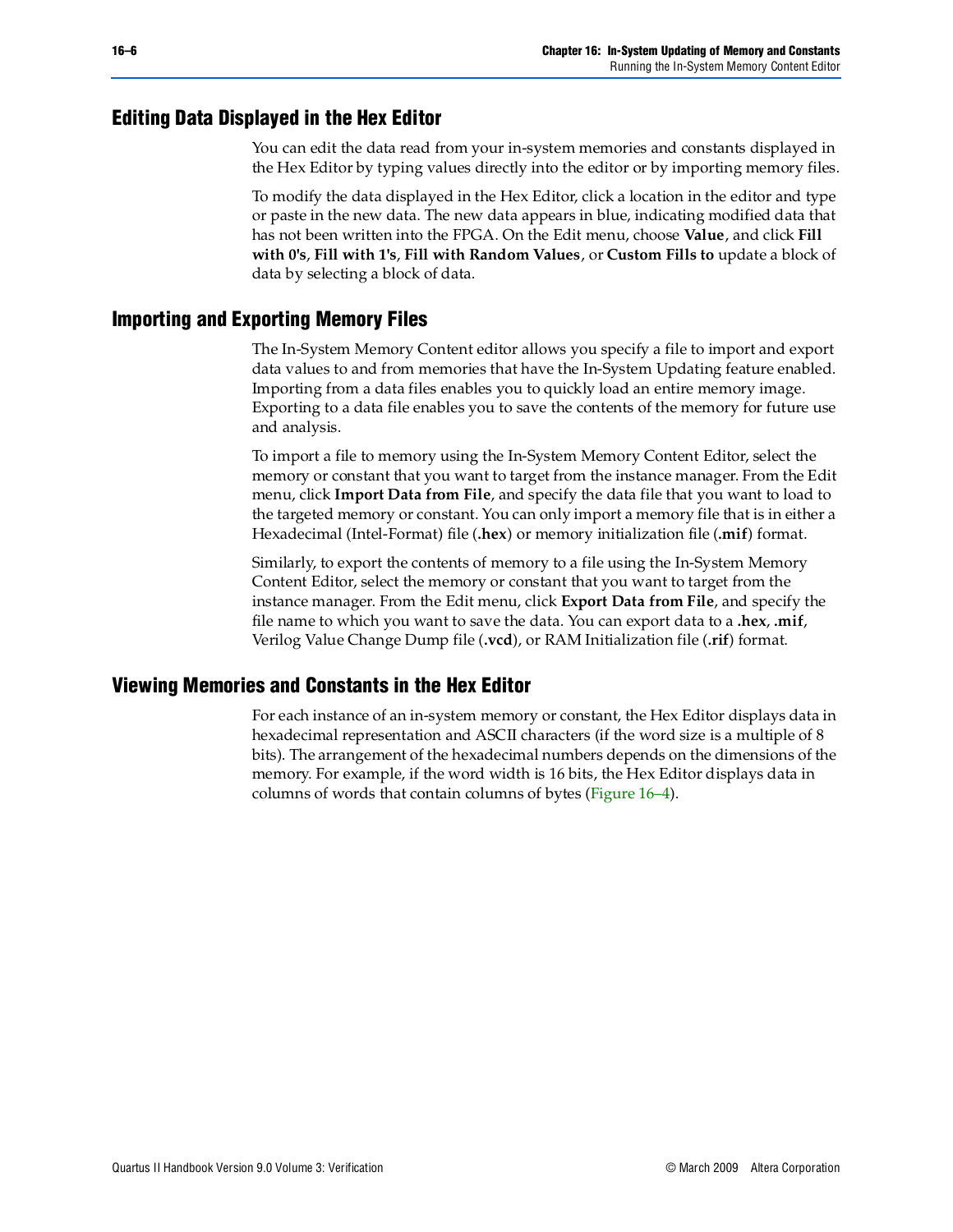| Status<br>Not running      | Width                                                              |                                                 |                   |                                                  |                                                 | $\boxed{2}$                                    |                                 | $\times$                      |                                 |       | JTAG Chain Configuration: JTAG ready |                                                 |                               | $\boxed{2}$                                                                              |
|----------------------------|--------------------------------------------------------------------|-------------------------------------------------|-------------------|--------------------------------------------------|-------------------------------------------------|------------------------------------------------|---------------------------------|-------------------------------|---------------------------------|-------|--------------------------------------|-------------------------------------------------|-------------------------------|------------------------------------------------------------------------------------------|
| Not running<br>Not running | 16<br>16<br>16                                                     |                                                 | Depth<br>32<br>32 | Type<br>RAM/ROM<br>Constant<br>RAM/ROM           |                                                 | Mode<br>Read/Write<br>Read/Write<br>Read/Write |                                 |                               | Hardware:<br>Device:            |       |                                      | ByteBlasterMV [LPT1]<br>@1: EP1C20 (0x020840DD) |                               | Setup<br>Scan Chain                                                                      |
| 74 65<br>0000<br>0000      |                                                                    | 20 43<br>0000<br>0000                           |                   |                                                  |                                                 |                                                |                                 |                               |                                 |       |                                      |                                                 |                               | Altera Corporation<br>a cancancancancancancancanca.                                      |
|                            |                                                                    |                                                 |                   |                                                  |                                                 |                                                |                                 |                               |                                 |       |                                      |                                                 |                               | a con                                                                                    |
| 00<br>2E<br>00 9B          |                                                                    | 0000                                            |                   |                                                  |                                                 |                                                |                                 |                               |                                 |       |                                      |                                                 |                               |                                                                                          |
|                            |                                                                    |                                                 |                   |                                                  |                                                 |                                                |                                 |                               |                                 |       |                                      |                                                 |                               |                                                                                          |
|                            |                                                                    |                                                 |                   |                                                  |                                                 |                                                |                                 |                               |                                 |       |                                      |                                                 |                               |                                                                                          |
|                            | 41 6C<br>0000<br>0000<br>$00$ EE<br>0000<br>0000<br>00 AD<br>00 1A | 72 61<br>0000<br>0000<br>0000<br>00 CF<br>00 FC | 00 E3<br>0000     | 6F 72<br>0000<br>0000<br>00 84<br>00 F1<br>00 DE | 70 6F<br>0000<br>00.00<br>0000<br>00 92<br>0000 |                                                | 72 61<br>0000<br>00 A6<br>00 D3 | 74 69<br>0000<br>0000<br>0000 | 6F 6E<br>0000<br>00 A8<br>00 B5 | File: | 0000<br>0000<br>0000<br>0000         | 0000<br>0000<br>00 EA<br>00 B7                  | 0000<br>0000<br>00 8B<br>0000 | C:\altera\InSystem_Design_Files\demo_16_restored\ne []<br>0000<br>0000<br>00 2C<br>00 B9 |

<span id="page-6-0"></span>**Figure 16–4.** Editing 16-Bit Memory Words Using the Hex Editor

Unprintable ASCII characters are represented by a period (.). The color of the data changes as you perform reads and writes. Data displayed in black indicates the data in the Hex Editor was the same as the data read from the device. If the data in the Hex Editor changes color to red, the data previously shown in the Hex Editor was different from the data read from the device.

As you analyze the data, you can use the cursor and the status bar to quickly identify the exact location in memory. The status bar is located at the bottom of the In-System Memory Content Editor and displays the selected instance name, word position, and bit offset [\(Figure 16–5\)](#page-6-1).

<span id="page-6-1"></span>**Figure 16–5.** Status Bar in the In-System Memory Content Editor

-h

The bit offset is the bit position of the cursor within the word. In the following example, a word is set to be 8-bits wide.

With the cursor in the position shown in [Figure 16–6](#page-6-2), the word location is 0x0000 and the bit position is 0x0007.

<span id="page-6-2"></span>**Figure 16–6.** Hex Editor Cursor Positioned at Bit 0×0007



With the cursor in the position shown in [Figure 16–7,](#page-7-0) the word location remains 0x0000 but the bit position is 0x0003.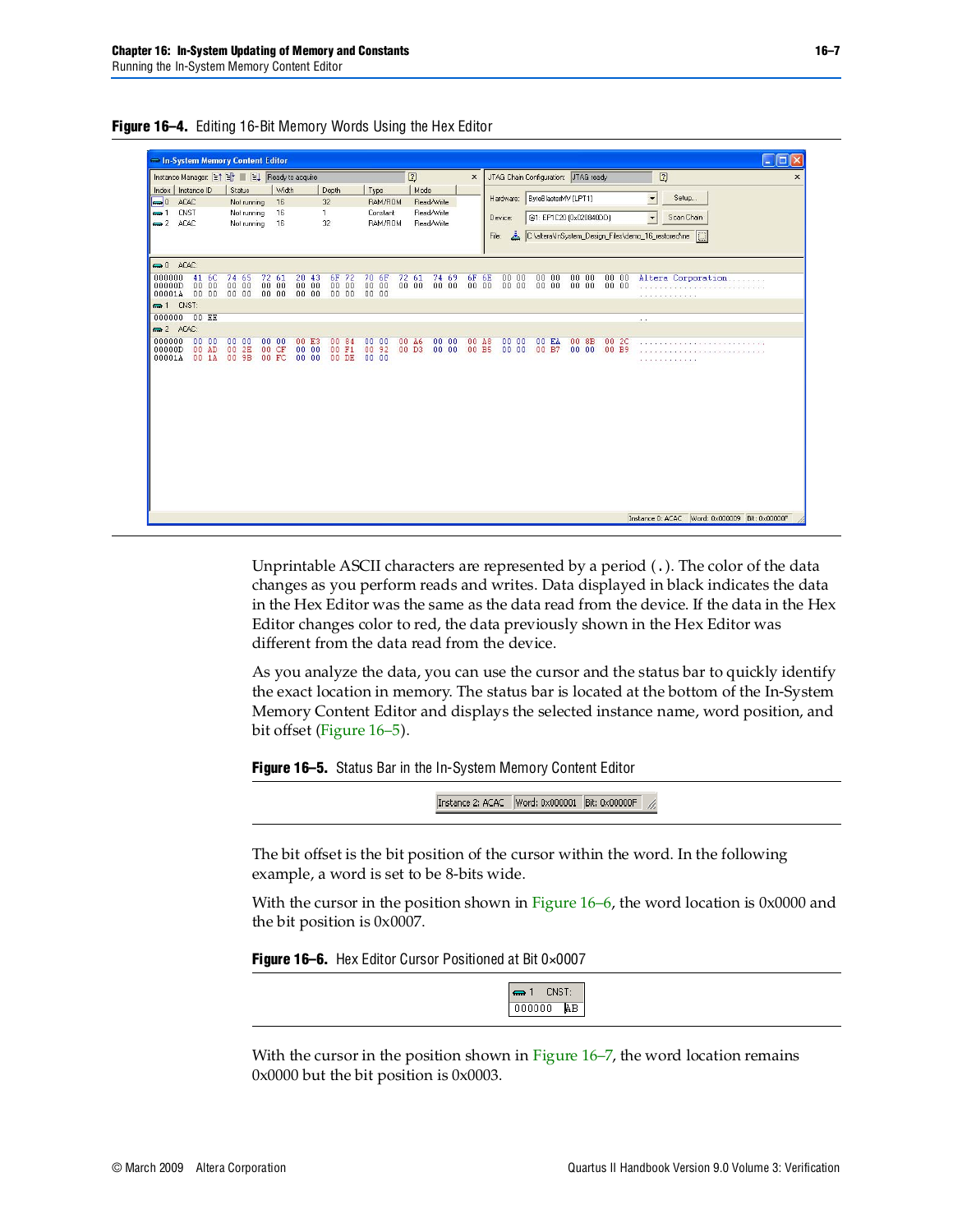<span id="page-7-0"></span>**Figure 16–7.** Hex Editor Cursor Positioned at Bit 0×0003

| CNST:<br><b>TELEVISION</b> |
|----------------------------|
| nnnnn<br>AВ                |

### **Scripting Support**

The In-System Memory Content Editor supports reading and writing of memory contents via a Tcl script or Tcl commands entered at a command prompt. For detailed information about scripting command options, refer to the Quartus II command-line and Tcl API Help browser.

To run the Help browser, type the following command at the command prompt:

```
quartus_sh --qhelp \leftrightarrow
```
The *[Quartus II Scripting Reference Manual](http://www.altera.com/literature/manual/TclScriptRefMnl.pdf)* includes the same information.

**f** For more information about Tcl scripting, refer to the *[Tcl Scripting](http://www.altera.com/literature/hb/qts/qts_qii52003.pdf)* chapter in volume 2 of the *Quartus II Handbook*. For more information about command-line scripting, refer to the *[Command-Line Scripting](http://www.altera.com/literature/hb/qts/qts_qii52002.pdf)* chapter in volume 2 of the *Quartus II Handbook*.

The commonly used commands for the In-System Memory Content Editor are as follows:

■ Reading from memory:

```
read_content_from_memory 
[-content_in_hex] 
-instance_index <instance index>
-start_address <starting address>
-word_count <word count>
```
■ Writing to memory:

write\_content\_to\_memory

■ Save memory contents to file:

save content from memory to file

■ Update memory contents from File:

update\_content\_to\_memory\_from\_file

For descriptions about the command options and scripting examples, refer to the Tcl API Help Browser and the *[Quartus II Scripting Reference Manual](http://www.altera.com/literature/manual/TclScriptRefMnl.pdf)*.

#### **Programming the Device Using the In-System Memory Content Editor**

If you make changes to your design, you can program the device from within the In-System Memory Content Editor. To program the device, follow these steps:

- 1. On the Tools menu, click **In-System Memory Content Editor.**
- 2. In the **JTAG Chain Configuration** panel of the In-System Memory Content Editor, select the SRAM object file (**.sof**) that includes the modifiable memories and constants.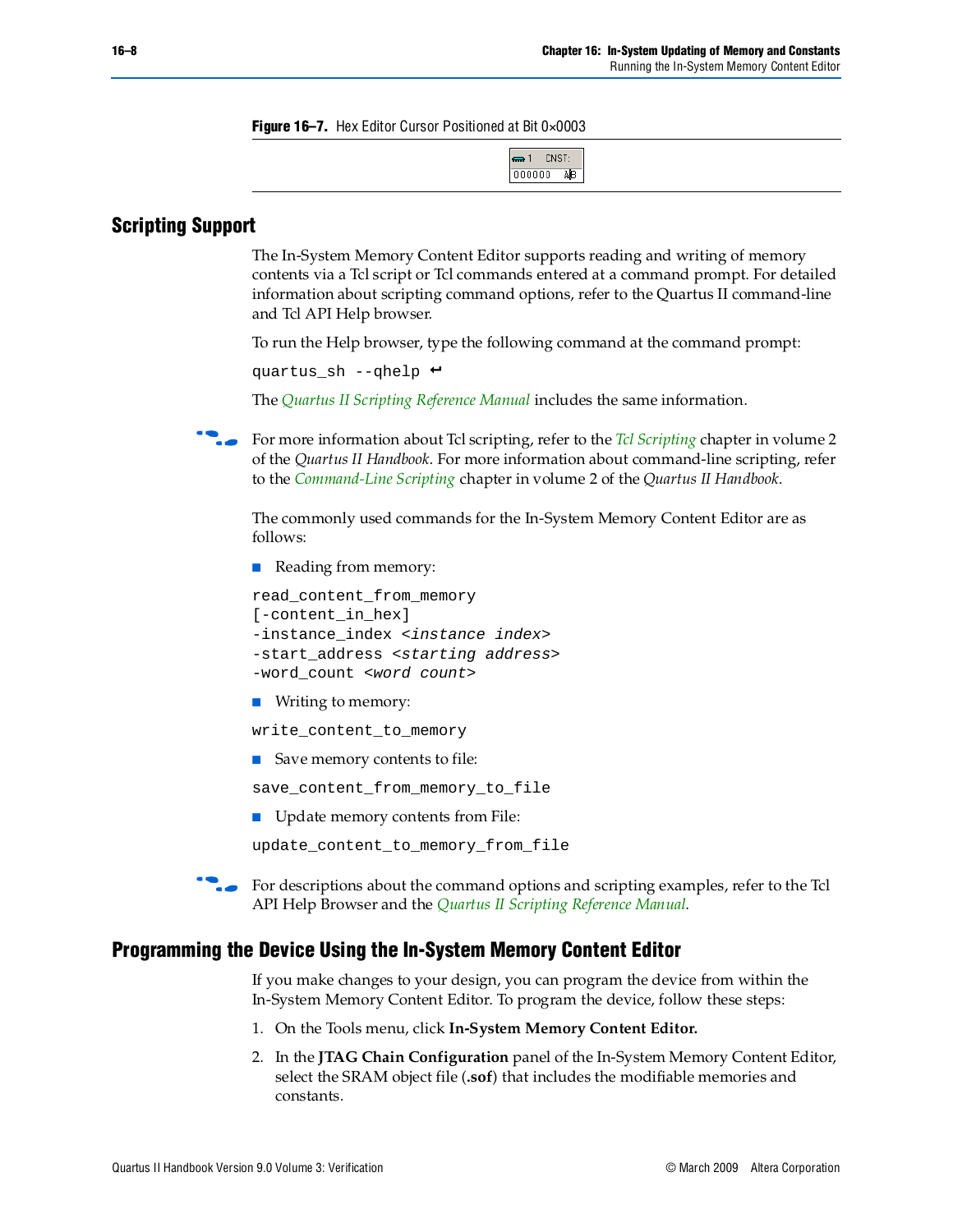- 3. Click **Scan Chain**.
- 4. In the **Device** list, select the device you want to program.
- 5. Click **Program Device**.

### **Example: Using the In-System Memory Content Editor with the SignalTap II Embedded Logic Analyzer**

The following scenario describes how you can use the In-System Updating of Memory and Constants feature with the SignalTap II Embedded Logic Analyzer to efficiently debug your design in-system. Although both the In-System Content Editor and the SignalTap II Embedded Logic Analyzer use the JTAG communication interface, you are able to use them simultaneously.

After completing your FPGA design, you find that the characteristics of your FIR filter design are not as expected.

- 1. To locate the source of the problem, change all your FIR filter coefficients to be in-system modifiable and instantiate the SignalTap II Embedded Logic Analyzer.
- 2. Using the SignalTap II Embedded Logic Analyzer to tap and trigger on internal design nodes, you find the FIR filter to be functioning outside of the expected cut-off frequency.
- 3. Using the **In-System Memory Content Editor**, you check the correctness of the FIR filter coefficients. Upon reading each coefficient, you discover that one of the coefficients is incorrect.
- 4. Because your coefficients are in-system modifiable, you update the coefficients with the correct data using the **In-System Memory Content Editor**.

In this scenario, you are able to quickly locate the source of the problem using both the In-System Memory Content Editor and the SignalTap II Embedded Logic Analyzer. You are also able to verify the functionality of your device by changing the coefficient values before modifying the design source files.

An extension to this example would be to modify the coefficients with the In-System Memory Content Editor to vary the characteristics of the FIR filter (for example, filter attenuation, transition bandwidth, cut-off frequency, and windowing function).

### **Conclusion**

The In-System Updating of Memory and Constants feature provides access into a device for efficient debug in a hardware lab. You can use In-System Updating of Memory and Constants with the SignalTap II Embedded Logic Analyzer to maximize the visibility into an Altera FPGA. By increasing visibility and access to internal logic of the device, you can identify and resolve problems with your design more easily.

### **Referenced Documents**

This chapter references the following documents:

- *[Command-Line Scripting](http://www.altera.com/literature/hb/qts/qts_qii52002.pdf)* chapter in volume 2 of the *Quartus II Handbook*
- *[Design Debugging Using the SignalTap II Embedded Logic Analyzer](http://www.altera.com/literature/hb/qts/qts_qii53009.pdf)* chapter in volume 3 of the *Quartus II Handbook*